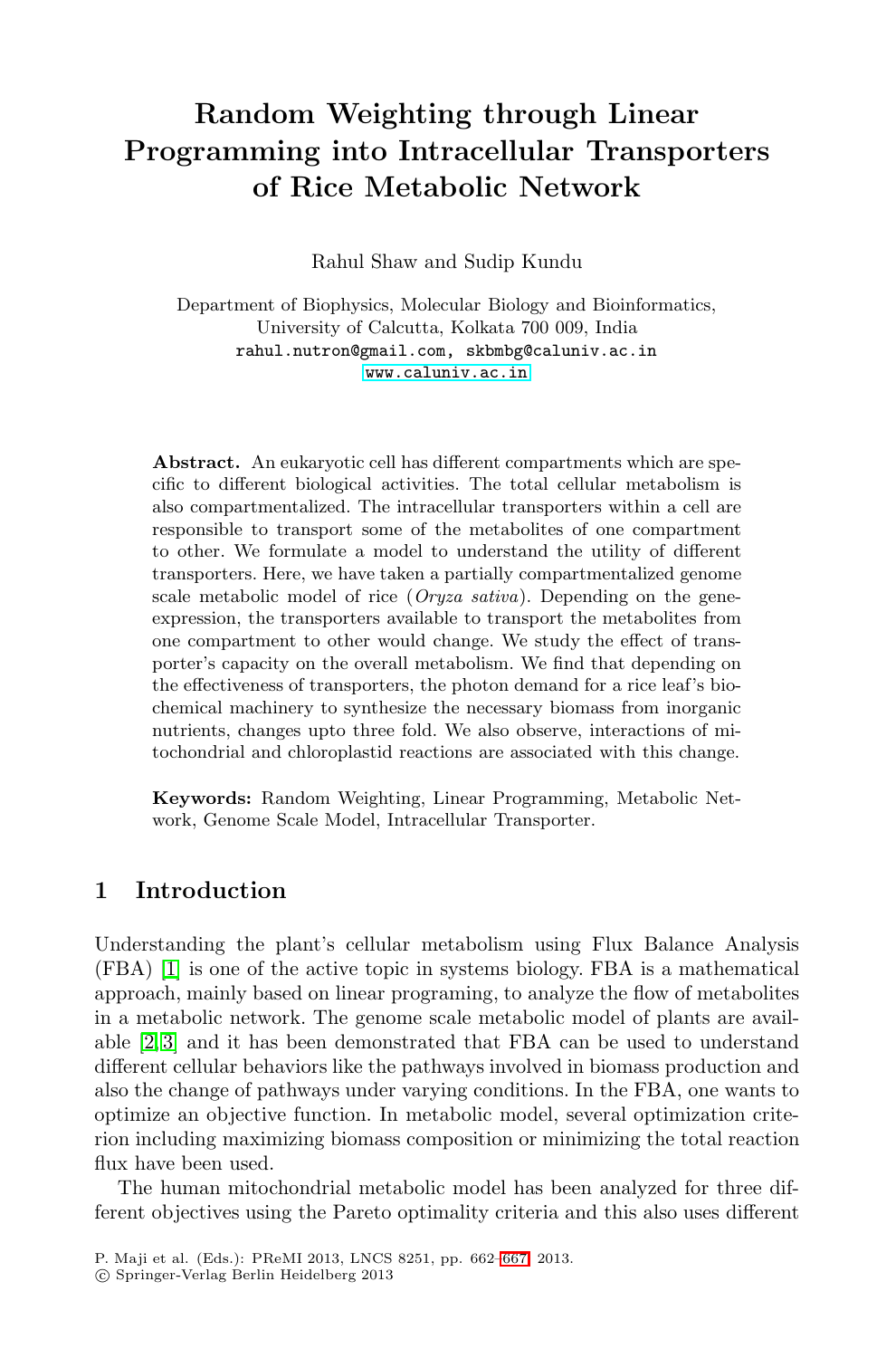weights [4]. Here, we have utilized the variation of weight in objective function to mimic the different cellular behavior under pertu[rb](#page-5-1)ed conditions.

Random weighting is used to develop genetic algorithm for bi-level mixed linear integer programming [5]. Multiobjective optimization using NISE method for conflicting objectives like maximizing succinic acid production versus maximizing biomass production for an in silico model of E Coli also uses different weights in each iteration to maximize each objective [6].

Unlike prokaryotes, eukaryotic cells have more complex structures with different compartments for specific tasks. Membrane bounded compartments form a diffusion barrier and prevent uncontrolled exchange of intermediates [7]. While weighting to non-transporters is related to mimicking the gene expression of enzymes, weighting to transporters is used to capture the capacity of transporting the metabolites from one compartment to other. Gene expression of a cell vary under different conditions and these conditions demands different transport mechanism in intracellular level. Thus, we are mimicking the possible active metabolic states of the cell under different conditions, in [sp](#page-5-2)ecific, here we determine the effect of intracellular transporter's transport capacity on the overall metabolism.

# **2 Materials and Methods**

# **2.1 A Genome Scale Model of Rice**

A Genome Scale Model ([GS](#page-5-2)M) of rice (*Oryza sativa*), developed in our group [3] is used to reconstruct the network with different weight among Intracellular Transports (ICT). The constraints are same as used by (Poolman, 2013) [3]. This model has 9 mitochondrial and 14 chloroplastidial intracellular transporters. Here, all intracellular transporters are randomly weighted from 0 (no cost) to 1000 (extreme costly) [ex](#page-5-3)[cep](#page-5-4)t photon transporter in chloroplast which is free to use any value. Here, the flux through ATPase is not fixed, however it has a lower cut-off of 0.1. The biomass is fixed in the proportions as experimentally observed and other details are same as described in [3].

# **2.2 Linear Programming**

Linear programming is a well known mathematical method used to achieve best possible solution among several options [8, 9]. Either we can minimize or maximize our objective such as lower flux (low cost) or higher biomass production (high gain) in plant system with some given constraints. Here, metabolic network model of rice is used to form a stoichiometric matrix

$$
\mathbf{S}_{m \times n} \tag{1}
$$

where *m* is number of metabolites and *n* is number of reactions. All the reactions in model is mass balanced; if **v** is the flux vector of reactions, then at steady state

$$
\mathbf{S}.\mathbf{v} = 0\tag{2}
$$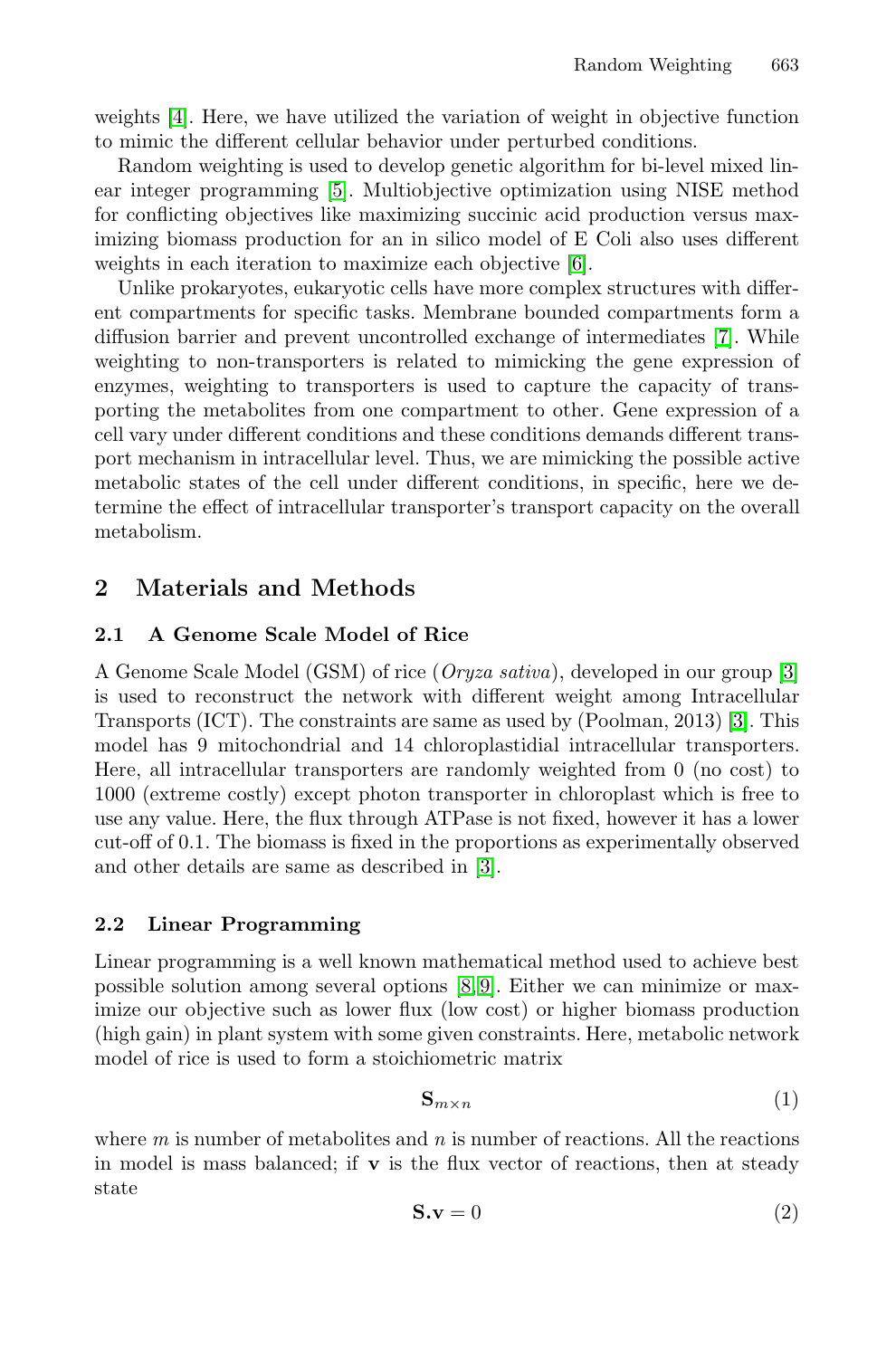664 R. Shaw and S. Kundu

$$
l \le \mathbf{v} \le u \tag{3}
$$

where *l* and *u* correspond to lower and upper bounds of the fluxes, respectively. Objective function in FBA is

$$
Z = \mathbf{w} \cdot \mathbf{v} \tag{4}
$$

where **w** is the weight vector of reactions. We vary **w** to mimic the different transport capacity of the transporters. Here, we choose minimization of Z which corresponds to minimization of total reaction fluxes, *i.e.*, optimizing the cellular economy.

# **2.3 Algorithm**

| 1. Load Model                           | // From a ScrumPy model file              |  |
|-----------------------------------------|-------------------------------------------|--|
| 2. Build Linear Programming (LP) Object | $// Include model in glpk-lp$             |  |
| 3. Set Constraints of LP                | //Lower (l) and upper (u) bound of fluxes |  |

 $\begin{cases} l \leftarrow 0, u \leftarrow +AV \text{ for irreversible reaction} \\ l \leftarrow -AV, u \leftarrow +AV \text{ for reversible reaction} \end{cases}$  //AV is **A***ny Value of fluxes* 

4. Set Fixed Flux of Biomass //*Flux of all biomass precursors are fixed in desired proportion*

5. Set Objective to Minimize Z //*Minimize total reaction fluxes* 6. T = List of Intracellular Transporters //*Includes 23 intracellular transporters* for  $i = 1$  to cardinality of T, do

 $\mathbf{w}_{\mathrm{T}_i} \leftarrow \text{A random integer in } [0,1000]$  //*uniform integer distribution*<br>end for //*Random weight assignment on all ICT is complete*  $\begin{array}{c} // Random \; weight \; assignment \; on \; all \; ICT \; is \; complete \\ Method \end{array}$ 7. Solve LP Using Simplex Method 8. Get Solution //*Solution space of reactions with their respective fluxes* 9. End

The algorithm is shown only for a single iteration.

#### **2.4 Package Used for Analysis**

ScrumPy - is a Metabolic Modelling Tool implemented by Python programming language [10] and all computations are done using this.

# **3 Results and Discussion**

We repeat the algorithm for 1000 times and accumulate the solution for each weight-set on ICT. These solutions allow us to predict the results described below.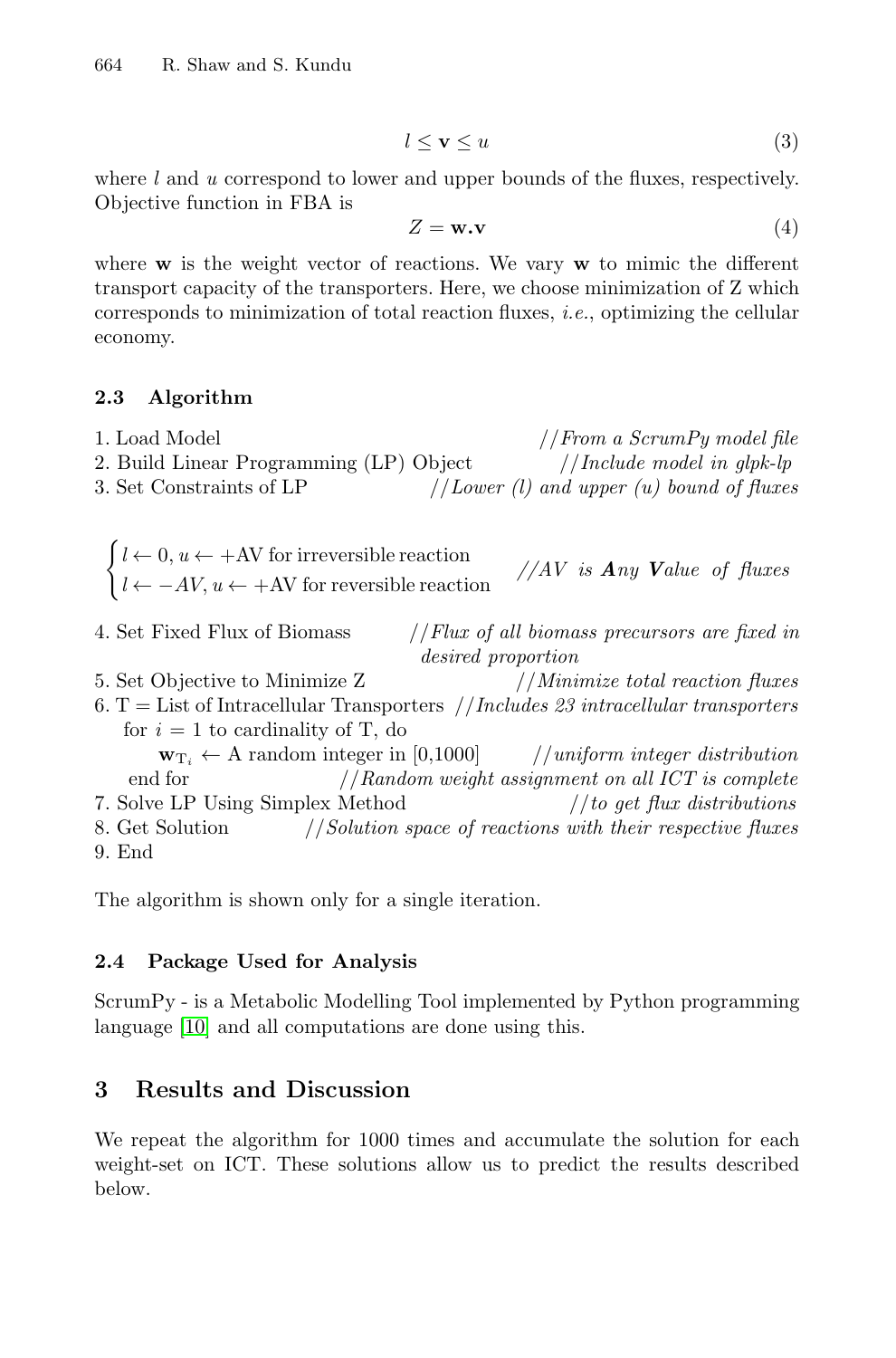### **3.1 General Responses**

Among 1733 reactions 365 were used and 189 are always active (except biomass precursors which are fixed to active all the time). It indicates that these 189 reactions are essential for cell in any condition. We observe that  $O_2$  and  $CO_2$ transport in chloroplast and pyruvate and AlphaKG transport in mitochondria should remain active irrespective of any cost imposed on them. So they are essential for carrying metabolites to and from compartments which are important for plant survival and biomass production.

### **3.2 Photon Uses Efficiency**

Minimum and maximum photon fluxes are 0.32 and 1.08, respectively. Figure 1 shows that maximum number of combinations of ICT weights use low photon while some of the combinations use high photon. We further observe that the higher amount of photon and thus energy is needed for some combinations of weight factors. Observing the weights we could say which of the intracellular transporters are favorable in different conditions. It is observed that the plant can synthesize the biomass with comparatively lower amount of photon when the chloroplastidial PGA and MalOxAc transporters are highly active.



Fig. 1. A histogram of photon use. Photon uses can increase up to three times depending on the usability of ICT. Low photon use occurs for more than 85% of the combinations.

# **3.3 Observation of Compartmental Activity**

T[he](#page-5-5)[re](#page-5-6) [a](#page-5-6)re several modes of TCA cycle throughout the solution, some are conventional cyclic and others are truncated or non-cyclic (Figure 2). Being one of the main energy production mechanism in aerobic organisms, these different modes reflects different energy demand conditions in cell. Cyclic mode establishes when demand for ATP is high or alternative sources are not producing sufficient ATP. When demand for ATP is low or alternative ATP sources are sufficient then TCA cycle becomes truncated. Some of the operative modes of TCA cycle are already reported in [2, 11].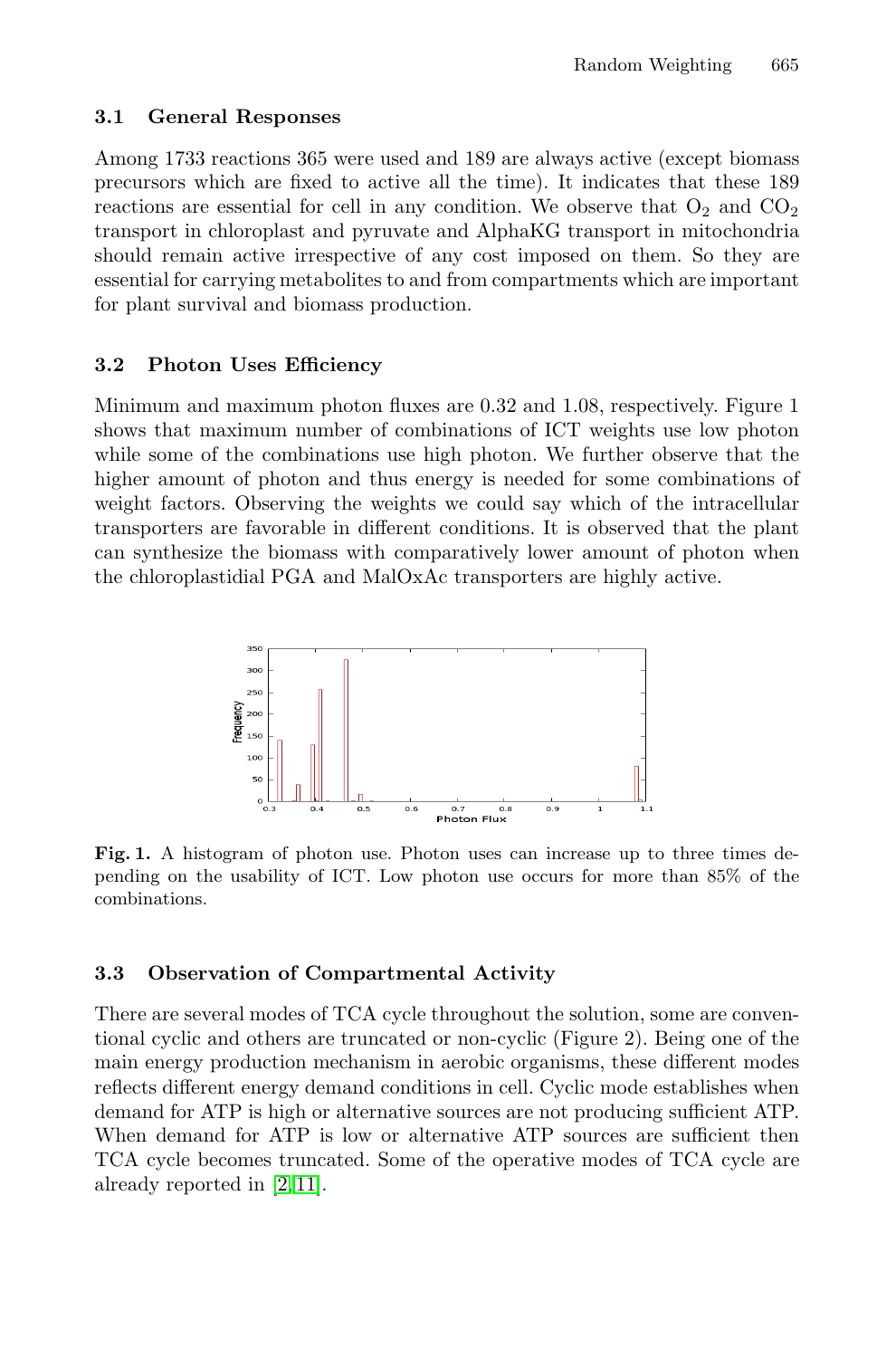When the photon flux is low, more ATP is generated by the mitochondrial Electron Transport Chain (ETC) and/or by full TCA cycle to achieve sufficient energy requirement. When sufficient ATP is generated by light reactions in the chloroplast, generation of extra ATP is prevented by maintaining low flux through Complex V (shown in the scatter plot in Figure 2) or controlling ETC and using different non cyclic modes. So generation and utilization of energy source is a controlled process and TCA modes are major controller of the same. At the same time, our results indicate that there exists a relationship of chloroplast and mitochondrial metabolism.



Fig. 2. Modes of TCA Cycle. PF is Photon Flux, ETC is Electron Transport Chain, 1: Non-cyclic mode which doesn't require ETC, 2,3,4,5: Non-cyclic modes using ETC, 6,7: Cyclic Modes, 8: Scatter Plot of Photon Flux Vs Complex V Flux, 9: Electron Transport Chain which is present in modes 2,3,4,5,6,7. Incoming arrow into the dotted box indicates metabolite going into mitochondria and vice versa.

#### Conclusions  $\overline{\mathbf{4}}$

Here, we have identified that i) the flux through the chloroplast transporters control the demand of photon to synthesize biomass ii) depending on the transporter's transport capacity, different modes of TCA cycle become active iii) there